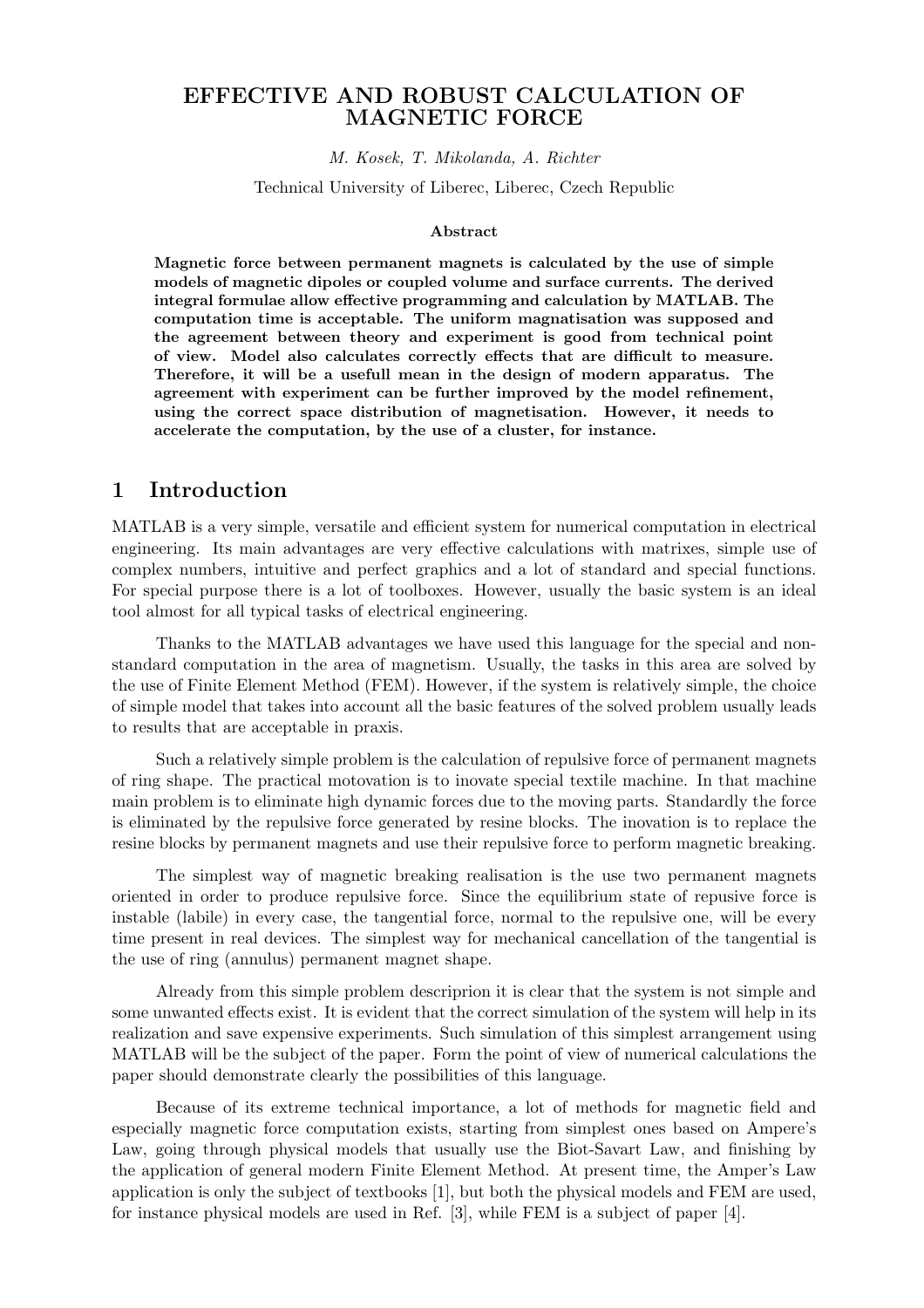Since the problem is a special one and requires some explanation, relatively extended theory follows. All the formulae used for numerical calculations are presented in this part. Then the model used in MATLAB scripts is outlined. Processing of experimental data follows. In the section dealing with results typical graphs are presented and comparison with experiment is made. The evaluation of results and recommendation for future woork are in the last part of the paper.

## 2 Theory

In order to calculate the magnetic force, the magnetic field must be calculated first. Then relatively simple formulae can be used for the force calculation. Referring to the application, the only source of magnetic field is a permanent magnet of limited volume  $V$ . Elementary (atomic) dipoles are supposed as the source of magentic field. We suppose that current  $I$  flows in the (planar) closed loop and the area inside the loop is S. This source of magnetic field is termed magnetic dipole. Its basic parameter, magnetic momentum, is defined by formula

$$
\vec{m}_p = I\vec{S} \tag{1}
$$

where  $\vec{S}$  is the vector of value S, directed normal to the area and its sense is given by flowing current according to clockwise screw motion rule. The elementary magnetic dipole is a limiting case of real dipole for current increasing to infinity and area (and all its dimensions) decreasing to zero in such manner that the product (1) is finite, e.g.

$$
\vec{m} = \lim_{\substack{I \to \infty \\ S \to 0}} I\vec{S} \tag{2}
$$

Magnetic field of permanent magnet is made by elementary atomic magnetic dipoles. The superposition of elementary dipoles creates the magnetisation  $\vec{M}$ , which is the basic material parameter. Magnetisation  $\vec{M}$  is defined as a magnetic momentum of unit volume of uniform material. Therefore, the elementary volume  $dV$  exhibits an elementary magnetic momentum

$$
\vec{dm} = \vec{M}dV\tag{3}
$$

In all textbooks, for instance [1], it is stressed that there are two approaches for electric or magnetic field decription according to the effects that the field produces:

- 1. Energy effects the field potential can be used for potential energy calculation
- 2. Force actions the field strength appears in simple formulae for force action

The magnetic field can be described either by the vector potential  $\vec{A}$  or by the flux density  $\vec{B}$  that appears in simple formula for force acting on electric current in magnetic field. The vector potetial can be used in formulas for energy calculation, but the way is not simple and straightforward in magnetism. The relation between two descriptions is given by formula

$$
\vec{B} = \text{rot}\,\vec{A} \tag{4}
$$

In principle, there are two basic pocedures for the computation of magnetic field: the diffrenetial and integral ones. The differential approach was described in detail elsewhere [2], therefore the integral approach will be outlined here and used for the calculation of magnetic field. Again, for integral approach, there are two basic possibilities

1. Elementary dipoles

2. Coupled surface and volume currents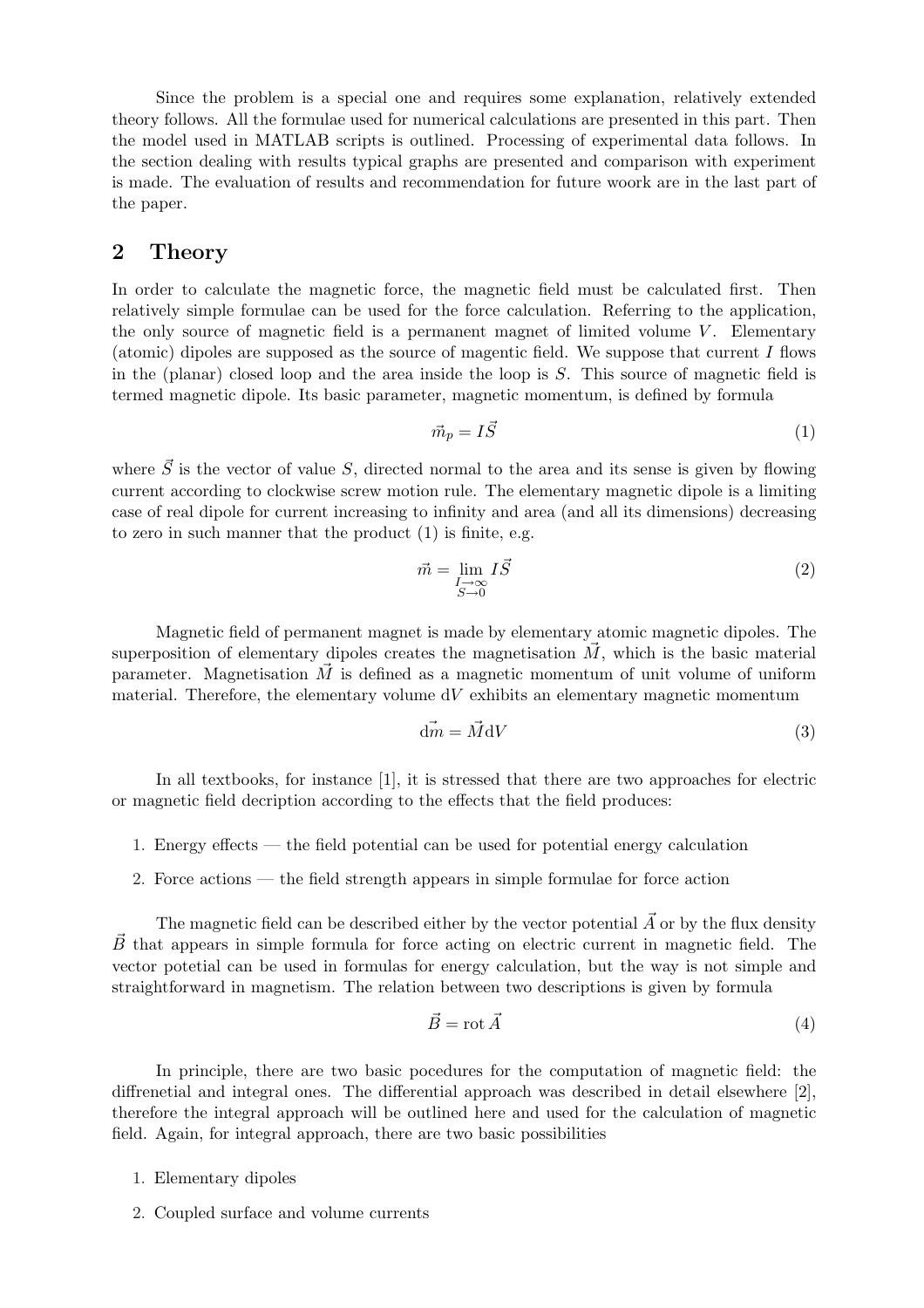Both the methods use two types of coordinates or position vectors: material and field. Material position vector has zero index,  $\vec{r}_o = (x_o, y_o, z_o)$ , for instace, and it denotes the position of elementary dipole, current element etc. Field vector without any index,  $\vec{r} = (x, y, x)$  for instance, defines the point, at which the field is calcutaled. This abbreviation is often used for difference of these vectors

$$
\vec{\Delta r} = \vec{r} - \vec{r}_o = (x - x_o, y - y_o, z - z_o)
$$
\n(5)

The distance between source (material quantity position) and respose (field quantity position) is denoted by p

$$
\Delta r = |\vec{r} - \vec{r}_o| = \sqrt{(x - x_o)^2 + (y - y_o)^2 + (z - z_o)^2}
$$
(6)

In the following parts the model of elementary dipoles and coupled surface and volume currents will be described separately and somewhat in detail.

#### 2.1 Elementary Dipoles

Elementary magnetic dipole is a basic and probably the simplest source of magnetic field. This formula is derived for vector potential in all the textbooks, for instance [1].

$$
\vec{A}(\vec{r}) = \frac{\mu_o}{4\pi} \frac{\vec{m}_o \times (\vec{r} - \vec{r}_o)}{|\vec{r} - \vec{r}_o|^3} = \frac{\mu_o}{4\pi} \frac{\vec{m}_o \times \vec{\Delta r}}{(\Delta r)^3}
$$
(7)

According to our convention, the dipole of momentum  $\vec{m}_o$  is in a position given by vector  $\vec{r}_o$ , while the potential  $\vec{A}$  is calculated in the position  $\vec{r}$ . Other used symbols are defined in (5) and (6). By the application of definition (4) to formula (7) the following formula can be derived for flux density B of the elementary dipole of magnetic momentum  $\vec{m}_o$  in a position  $\vec{r}_o$ 

$$
\vec{B}(\vec{r}) = \frac{\mu_o}{4\pi} \left( \frac{3(\vec{m}_o \cdot (\vec{r} - \vec{r}_o))}{|\vec{r} - \vec{r}_o|^5} (\vec{r} - \vec{r}_o)) - \frac{\vec{m}_o}{|\vec{r} - \vec{r}_o|^3} \right) = \frac{\mu_o}{4\pi} \left( \frac{3\vec{m}_o \cdot \vec{\Delta r}}{(\Delta r)^5} \vec{\Delta r} - \frac{\vec{m}_o}{(\Delta r)^3} \right) \tag{8}
$$

Since the magnetic field of permanent magnet is formed by its atomic elementary dipoles, it can be calculeted by the superposition method. The superposition method supposes that in the elementary volume  $dV_o$ , given by position vector  $\vec{r}_o$ , there is a dipole with an elementary moment (see also the equation (3))

$$
\mathrm{d}\vec{m}_o = \vec{M}(\vec{r}_o) \,\mathrm{d}V_o \tag{9}
$$

Each elementary dipole of momentum (9) forms the elementary field given by equations (7) and (8). The superposition of elementary fields is realized by integration of the above equations. Vector potential of permament magnet of magnetisation  $\vec{M}_o$  in volume  $V_o$  can be calculated from formula

$$
\vec{A}(\vec{r}) = \frac{\mu_o}{4\pi} \int_{(V_o)} \frac{\vec{M}_o(\vec{r}_o) \times (\vec{r} - \vec{r}_o)}{|\vec{r} - \vec{r}_o|^3} dV_o = \frac{\mu_o}{4\pi} \int_{(V_o)} \frac{\vec{M}_o \times \vec{\Delta r}}{(\Delta r)^3} dV_o \tag{10}
$$

The integration is made for the volume  $V<sub>o</sub>$ , where the magnetic dipoles are present and magnetisation  $\vec{M}_o$  is therefore nonzero.

Be the same way we will get the formula for magnetic field flux desity

$$
\vec{B}(\vec{r}) = \frac{\mu_o}{4\pi} \int_{(V_o)} \left( \frac{3(\vec{M}_o(\vec{r}_o) \cdot (\vec{r} - \vec{r}_o))}{|\vec{r} - \vec{r}_o|^5} (\vec{r} - \vec{r}_o)) - \frac{\vec{M}_o(\vec{r}_o)}{|\vec{r} - \vec{r}_o|^3} \right) dV_o
$$
\n
$$
= \frac{\mu_o}{4\pi} \int_{(V_o)} \left( \frac{3\vec{M}_o \cdot \vec{\Delta r}}{(\Delta r)^5} \vec{\Delta r} - \frac{\vec{M}_o}{(\Delta r)^3} \right) dV_o
$$
\n(11)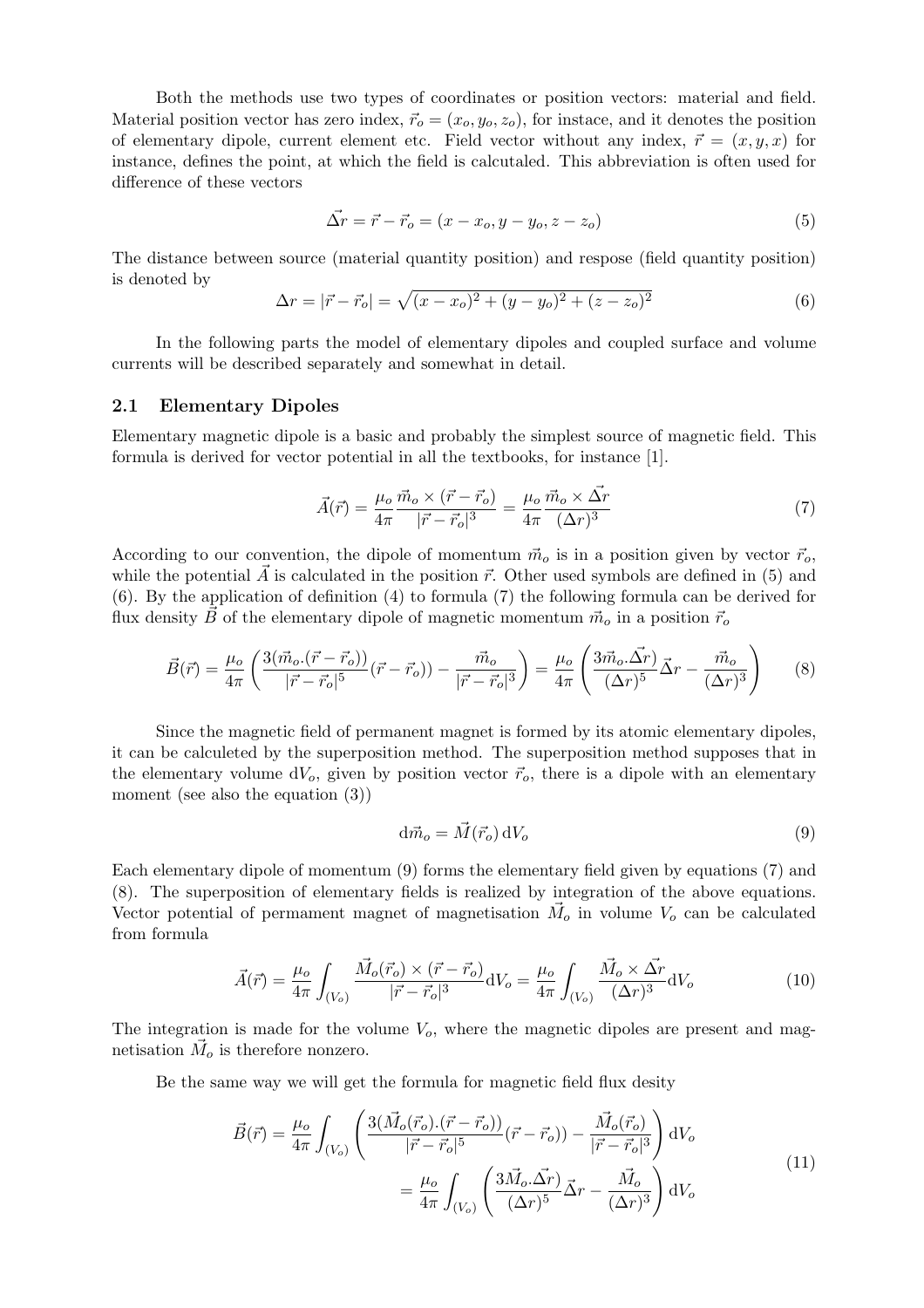From the theroretical point of view, there is no difference between formula (10) and (11), since the second formula was derived from the first one. However, from the computational point of view, the more complicated formula (11) should be used, since it calculates the field directly, while the use of a simple formula (10) requires numerical derivation, which is a source of big numerical errors. This is the reason, why we declare both the formulae.

In the uniform magnetic field of flux density  $\vec{B}$  only the mechanical momentum  $\vec{M}_{f}$  given by formula

$$
\vec{M}_f = \vec{m} \times \vec{B} \tag{12}
$$

acts on the elementary dipole of magnetic momentum  $\vec{m}$ . If the field is nonuniform, also the force  $\vec{F}$  given by formula

$$
\vec{F} = (\vec{m}\,\text{grad})\vec{B} \tag{13}
$$

acts on elementary magnetic dipole of magnetic momentum  $\vec{m}$ . The components of the force  $\vec{F}$ are calculated from the formula (13) by the equations

$$
F_x = m_x \frac{\partial B_x}{\partial x} + m_y \frac{\partial B_x}{\partial y} + m_z \frac{\partial B_x}{\partial z}
$$
  
\n
$$
F_y = m_x \frac{\partial B_y}{\partial x} + m_y \frac{\partial B_y}{\partial y} + m_z \frac{\partial B_y}{\partial z}
$$
  
\n
$$
F_z = m_x \frac{\partial B_z}{\partial x} + m_y \frac{\partial B_z}{\partial y} + m_z \frac{\partial B_z}{\partial z}
$$
\n(14)

We use the formulae (13) or (14) for the calulation of the force  $\vec{F}_e$  acting on elementary dipole of momentum  $\vec{m}$  with position vector  $\vec{r}$  from the field of another elementary dipole of momentum  $\vec{m}_o$  positioned in point of vector  $\vec{r}_o$ . After the substitution of (8) into (13) or (14) and rearrangements we get the formula

$$
\vec{F}_e = \frac{\mu_o}{4\pi} \left( \frac{\vec{m}.\vec{m}_o + m_c m_{oc}}{|\vec{r} - \vec{r}_o|^5} (\vec{r} - \vec{r}_o) - \frac{5[\vec{m}_o.(\vec{r} - \vec{r}_o)][\vec{m}.(\vec{r} - \vec{r}_o)]}{|\vec{r} - \vec{r}_o|^7} (\vec{r} - \vec{r}_o) + \frac{3[\vec{m}.(\vec{r} - \vec{r}_o)]}{|\vec{r} - \vec{r}_o|^5} \vec{m}_o \right)
$$
\n
$$
= \frac{\mu_o}{4\pi} \left( \frac{\vec{m}.\vec{m}_o + m_c m_{oc}}{(\Delta r)^5} \vec{\Delta r} - \frac{5[\vec{m} \vec{\Delta r}]^2}{(\Delta r)^7} \vec{\Delta r} + \frac{3[\vec{m} \vec{\Delta r}]}{(\Delta r)^5} \vec{m}_o \right)
$$
\n(15)

where

$$
m_c = m_x
$$
,  $m_c = m_y$   $m_c = m_z$  for  $F_{ex}$ ,  $F_{ey}$ ,  $F_{ez}$  respectively (16)

and

$$
m_{co} = m_{xo}
$$
,  $m_{co} = m_{yo}$   $m_{co} = m_{zo}$  for  $F_{ex}$ ,  $F_{ey}$ ,  $F_{ez}$  respectively (17)

The force  $= \vec{d}F$  with which the permanent magnet of magnetisation  $\vec{M}_o$  in volume  $V_o$ acts on elementary dipole of momentum  $\vec{m}$  with position vector  $\vec{r}$  can be found analogically by the use the formulae (11) instead of (8) After the substitution of (11) into (13) or (14) and rearrangements we get the formula

$$
\vec{dF} = \frac{\mu_o}{4\pi} \int_{(V_o)} \frac{\vec{m}.\vec{M}_o(\vec{r}_o) + m_c m_{oc}}{|\vec{r} - \vec{r}_o|^5} (\vec{r} - \vec{r}_o) dV_o
$$

$$
- \frac{\mu_o}{4\pi} \int_{(V_o)} \frac{5[\vec{m}.\left(\vec{r} - \vec{r}_o\right)][\vec{M}_o(\vec{r}_o).\left(\vec{r} - \vec{r}_o)\right]}{|\vec{r} - \vec{r}_o|^7} (\vec{r} - \vec{r}_o) dV_o
$$

$$
+ \frac{\mu_o}{4\pi} \int_{(V_o)} \frac{3[\vec{m}.\left(\vec{r} - \vec{r}_o\right)]}{|\vec{r} - \vec{r}_o|^5} \vec{M}_o(\vec{r}_o) dV_o
$$
(18)
$$
= \frac{\mu_o}{4\pi} \int_{(V_o)} \left(\frac{\vec{m}.\vec{M}_o + m_c m_{oc}}{(\Delta r)^5} \vec{\Delta r} - \frac{5[\vec{m}.\vec{\Delta r}][\vec{M}_o.\vec{\Delta r}]}{(\Delta r)^7} \vec{\Delta r} + \frac{3[\vec{m}.\vec{\Delta r}]}{(\Delta r)^5} \vec{M}_o\right) dV_o
$$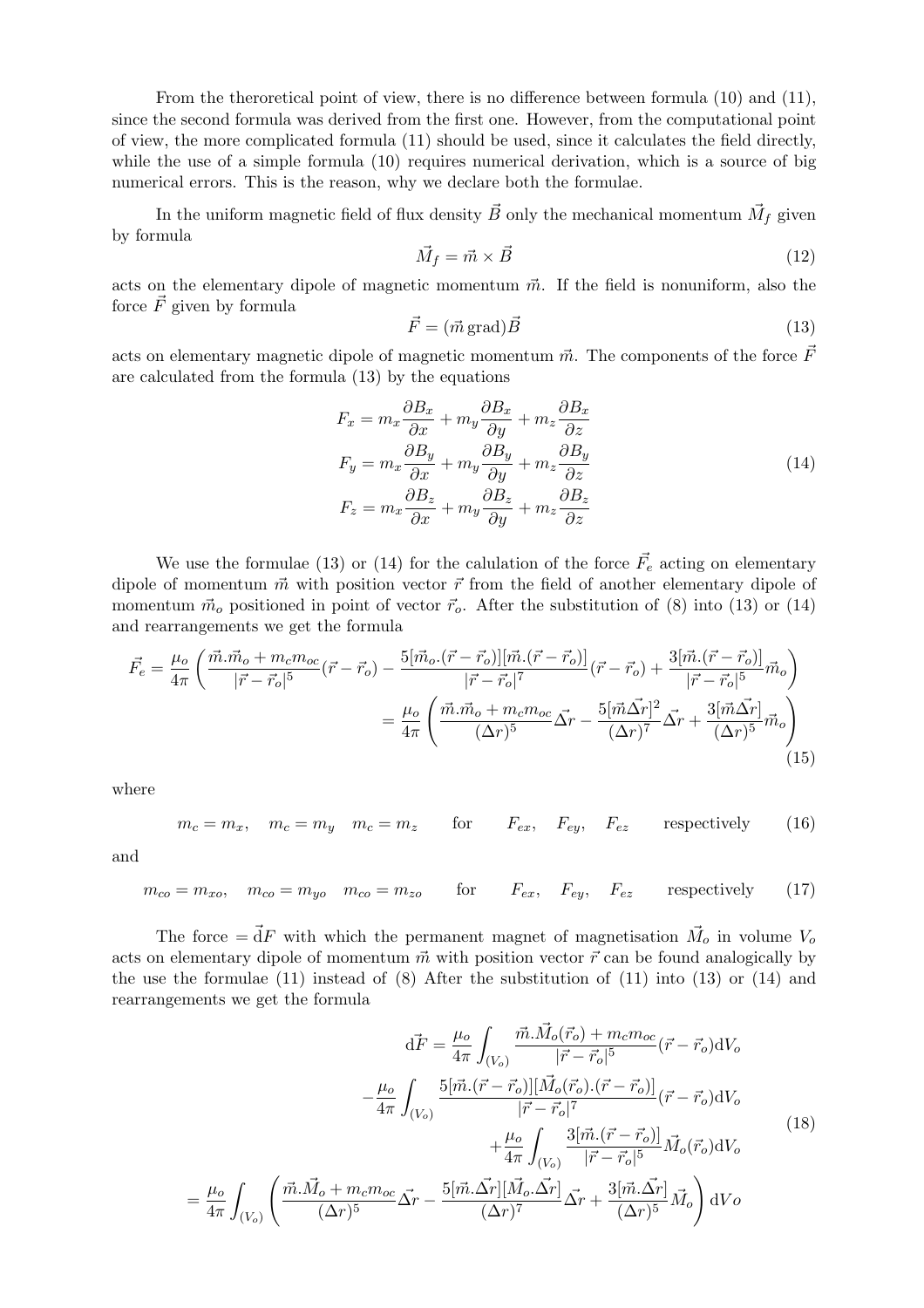The meaning of symbols  $m_c$  and  $m_{co}$  is in equations (16) and (17).

The total force, by which two permanent magnets act one another, can be got from the formula (18). Suppose that the permanent magnet of magnetisation  $\vec{M}_o$  and volume  $V_o$  acts on another permanent magnet of magnetisation  $\vec{M}$  and volume V. The magnetic force can be got by integration of elementary forces in (18)

$$
\vec{F} = \int_{(V)} d\vec{F}dV = \frac{\mu_o}{4\pi} \int_{(V)} \left( \int_{(V_o)} \frac{\vec{m}.\vec{M}_o(\vec{r}_o) + m_c m_{oc}}{|\vec{r} - \vec{r}_o|^5} (\vec{r} - \vec{r}_o) dV_o \right) dV
$$

$$
- \frac{\mu_o}{4\pi} \int_{(V)} \left( \int_{(V_o)} \frac{5[\vec{m}.(\vec{r} - \vec{r}_o)][\vec{M}_o(\vec{r}_o).(\vec{r} - \vec{r}_o)]}{|\vec{r} - \vec{r}_o|^7} (\vec{r} - \vec{r}_o) dV_o \right) dV
$$

$$
+ \frac{\mu_o}{4\pi} \int_{(V)} \left( \int_{(V_o)} \frac{3[\vec{m}.(\vec{r} - \vec{r}_o)]}{|\vec{r} - \vec{r}_o|^5} \vec{M}_o(\vec{r}_o) dV_o \right) dV
$$

$$
= \frac{\mu_o}{4\pi} \int_{(V)} \left( \int_{(V_o)} \frac{\vec{m}.\vec{M}_o + m_c m_{oc}}{(\Delta r)^5} \vec{\Delta r} dV_o \right) dV
$$

$$
- \frac{\mu_o}{4\pi} \int_{(V)} \left( \int_{(V_o)} \frac{5[\vec{m}.\vec{\Delta r}][\vec{M}_o.\vec{\Delta r}]}{(\Delta r)^7} \vec{\Delta r} dV_o \right) dV
$$

$$
+ \frac{\mu_o}{4\pi} \int_{(V)} \left( \int_{(V_o)} \frac{3[\vec{m}.\vec{\Delta r}]\vec{M}_o dV_o}{(\Delta r)^5} \vec{M}_o dV_o \right) dV
$$

This symbolic equation can be used for numerical calculation of magnetic force between two permanent magnets.

### 2.2 Coupled surface and volume currents

This method is a quite different one. The textbooks on electromagnetics, for instance [1], show that the effect of elementary magnetic dipoles is equivalent to the coupled currents that flow both on the surface and in the volume of magnitized media, in general. For the density of coupled volume currents the following equation is valid

$$
\vec{i}_m(\vec{r}_o) = \text{rot}\,\vec{M}(\vec{r}_o) \tag{20}
$$

The derivations in the operation rot are made by the material coordinates, which is symbolically denoted by material position vector  $\vec{r}_o$ . The coupled surface currents have the density

$$
\vec{j}_m(\vec{r}_o) = \text{Rot}\vec{M}(\vec{r}_o) = \vec{n} \times (\vec{M}_2(\vec{r}_o) - \vec{M}_1(\vec{r}_o)) = -\vec{n} \times M(\vec{r}_o)
$$
\n(21)

where  $\vec{n}$  is the surface normal from the magnetic body (index 1) to vacuum (index 2). In vacuum the magentisation is zero,  $\vec{M}_2(\vec{r}_o) = 0^1$ , in the body  $\vec{M}_1(\vec{r}_o) = \vec{M}(\vec{r}_o)$ .

As soon as both the surafce and volume current densities are given, the magnetic field flux density can be calcuted by the Biot-Savart Law. Coupled volume currents produce the field

$$
\vec{B}(\vec{r}) = \frac{\mu_o}{4\pi} \int_{(V)} \frac{\vec{i}_m(\vec{r}_o) \times (\vec{r} - \vec{r}_o)}{|\vec{r} - \vec{r}_o|^3} dV = \frac{\mu_o}{4\pi} \int_{(V)} \frac{\vec{i}_m \times \vec{\Delta}r}{(\Delta r)^3} dV
$$
(22)

while the field from coupled surface currents is given by formula

$$
\vec{B}(\vec{r}) = \frac{\mu_o}{4\pi} \int_{(S)} \frac{\vec{j}_m(\vec{r}_o) \times (\vec{r} - \vec{r}_o)}{|\vec{r} - \vec{r}_o|^3} dS = \frac{\mu_o}{4\pi} \int_{(S)} \frac{\vec{j}_m \times \vec{\Delta}r}{(\Delta r)^3} dS \tag{23}
$$

<sup>&</sup>lt;sup>1</sup>Strictly speeking, the material vector  $\vec{r}_o$  should not be used outside the body.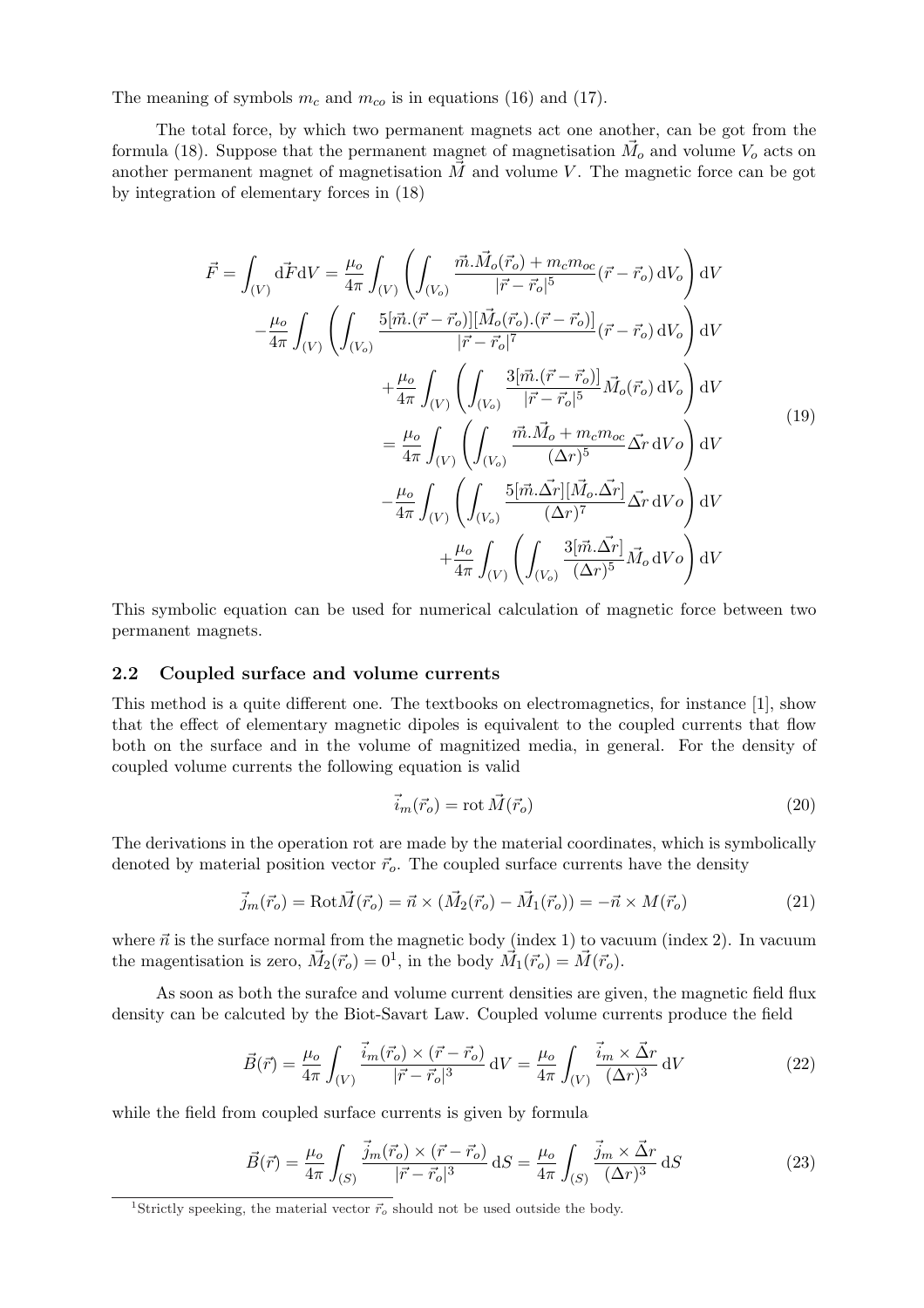where S is the surface of magnetised body.

If the total volume or surface coupled current can be approximated by the curve current I, the simplest formula can be used

$$
\vec{B}(\vec{r}) = \frac{\mu_o}{4\pi} I \int_{(c)} \frac{\vec{t}_o \times (\vec{r} - \vec{r}_o)}{|\vec{r} - \vec{r}_o|^3} \, \mathrm{d}l = \frac{\mu_o}{4\pi} I \int_{(c)} \frac{\vec{t}_o \times \vec{\Delta}r}{(\Delta r)^3} \, \mathrm{d}l \tag{24}
$$

where  $\vec{t}_o$  is the tangential unit vector to the element dl in the direction of current on the curve  $c$  in which the current  $I$  flows. This approximation can be used in practical calculation.

Very important conlusion follows from the use of the method of coupled currents. The magnetic medium can be exactly replaced by coupled current (volume and surface) flowing in vaccuum.

The magnetic force can be calCulated using the modifield fomula for Lorentz force. The force aCting on the element of volume current  $\vec{i}_m dV$ , element of surface current  $\vec{j}_m dS$  and element of curve current  $I\overline{dl}$  are given by respectively formulae

$$
\begin{aligned}\n\mathbf{d}\vec{F}_v &= (\vec{i}_m \times \vec{B}) \mathbf{d}V\\
\mathbf{d}\vec{F}_s &= (\vec{j}_m \times \vec{B}) \mathbf{d}S\\
\mathbf{d}\vec{F}_c &= I(\mathbf{d}\vec{l} \times \vec{B})\n\end{aligned} \tag{25}
$$

After the substitution from coresponding equations  $(22)$  and  $(23)$  into  $(25)$  we will get integral formulae for elementary force due to the permanent magnet of volume  $V<sub>o</sub>$  and surface  $S_o$ , which is modelled by volume coupled currents  $\vec{i}_{om}$  and surface coupled currents  $\vec{j}_{om}$ 

$$
d\vec{F} = \frac{\mu_o}{4\pi} \vec{i}_m(\vec{r}) \times \left( \int_{(V_o)} \frac{\vec{i}_{om}(\vec{r}_o) \times (\vec{r} - \vec{r}_o)}{|\vec{r} - \vec{r}_o|^3} dV_o \right) dV + \frac{\mu_o}{4\pi} \vec{j}_m(\vec{r}) \times \left( \int_{(S_o)} \frac{\vec{j}_{om}(\vec{r}_o) \times (\vec{r} - \vec{r}_o)}{|\vec{r} - \vec{r}_o|^3} dS_o \right) dS
$$
(26)

The total force, by which the permanent magnet of volume  $V_o$  and surface  $S_o$ , modelled by volume coupled currents of density  $\vec{i}_{om}$  and surface coupled currents of density  $\vec{j}_{om}$ , acts on the permanent magnet of volume  $V$  and surface  $S$ , modelled by volume coupled currents of density  $\vec{i}_m$  and surface coupled currents of density  $\vec{j}_m$ , is obtained by the integration of formula (26) on the forced magnet

$$
\vec{F} = \frac{\mu_o}{4\pi} \left( \int_{(V)} \vec{i}_m(\vec{r}) \times \left( \int_{(V_o)} \frac{\vec{i}_{om}(\vec{r}_o) \times (\vec{r} - \vec{r}_o)}{|\vec{r} - \vec{r}_o|^3} dV_o \right) dV + \frac{\mu_o}{4\pi} \int_{(S)} \vec{j}_m(\vec{r}) \times \left( \int_{(S_o)} \frac{\vec{j}_{om}(\vec{r}_o) \times (\vec{r} - \vec{r}_o)}{|\vec{r} - \vec{r}_o|^3} dS_o \right) dS \tag{27}
$$

For the approximate calculation the substitution from equation (24) into the last formula of (25) leads to integral formula for elementary force due to the approximate current  $I_0$  flowing on curve  $c<sub>o</sub>$  applied to the current element with current I and direction d $\hat{l}$ 

$$
\vec{dF} = \frac{\mu_o}{4\pi} II_o \vec{dl} \times \int_{(c_o)} \frac{(\vec{dl_o} \times (\vec{r} - \vec{r}_o))}{|\vec{r} - \vec{r}_o|^3}
$$
(28)

The total force between two approximated currents, I on loop  $c$  and  $I_o$  on loop  $c_o$  can be got by integration of (28)  $\overline{A}$ !<br>}

$$
\vec{F} = \frac{\mu_o}{4\pi} II_o \int_{(c)} d\vec{l} \times \left( \int_{(c_o)} \frac{(d\vec{l}_o \times (\vec{r} - \vec{r}_o))}{|\vec{r} - \vec{r}_o|^3} \right) \tag{29}
$$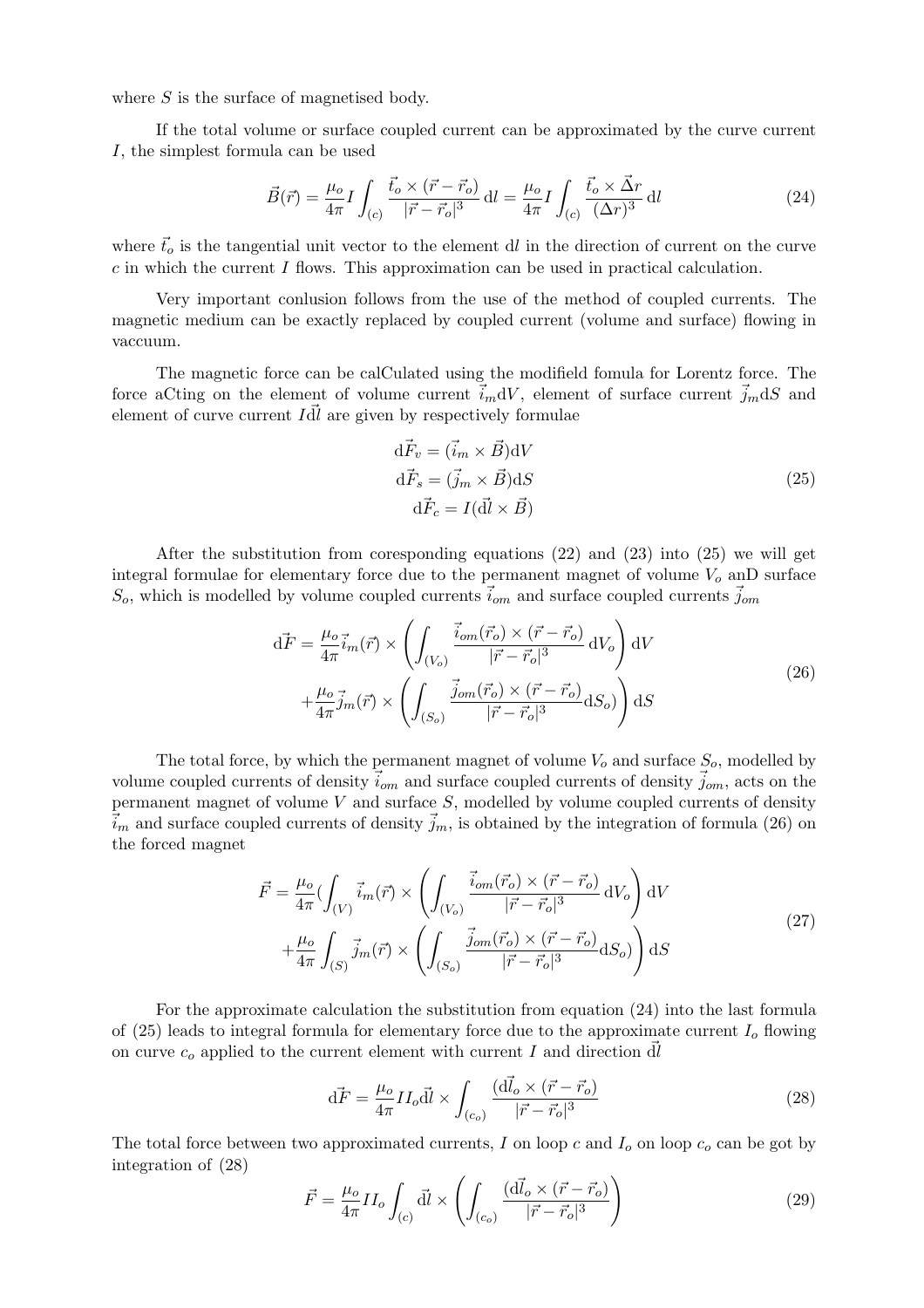Especially formula (27) wil be used for calculation of the force between two permanent magnets. On the other hand, the formula (29) can be used for calculation of the force action between two loops, irrespective of the nature of currents.

# 3 Model

The used ring magnet was polarized in the direction of its thickness. In this practical case we have made the basic assumption that the magnetization is uniform. Unfortunately, the supplier data sheet also contains only one value of magnetization, more correctly its low and high limits. This assumption is not valid exactly, since the magnetization is strictly uniform only in an ellipsoid. Therefore, the uniform magnetization can be supposed with small errrors, if the magnet crosssection is circle or ellipse. In the case of rectangular cross-section, the magnetization will not be uniform at least near the edges.

At present time we have limited to the use of the model of coupled currents, since it apperas to be simpler for numerial calculations. Moreover, the use of (free) currents is typical in magnetic problems and calculations. Theerfore, the coupled current model better corresponds to praxis and it is also better understandable.



Figure 1: Model of coupled surface currents

For supposed uniform magnetization no volume coupled currents are present and the the surface current density is uniform. The surface currents flow on the circular surfaces of ring magnets in opposite directions as it is schematically shown by dots and crosses in Fig. 1. Since the magnetization is supposed to be uniform inside all the body volume, total 2 surface currents of opposite direction of constant density exist and no volume currents are present. The magnetic field can be calculated according to formula (23). If the surface currents are approximated by one curve current near the central part of the magnet surface, the simplest formula for calculation (24) can be used. The total force can be calculated by the second member of formula (27), as only coupled surface currents exist. If the surface coupled currents are approxiamted by curve currents, simple formula (29) is used.

Becuase of cylinder geometry, the cylindrial coordinates, radius r and azimuth angle  $\alpha$  in the magnet plane and z-coordinate along the magnet axis are used. The integration is performed numerically by summation. Typical values of resolution are about one degree for azimuth and about 10 values for z-coordinate. Two values of radius (inner and outer) are used. One point of magnetic field requires two nested cycles calcualiton that are calculated twice for two values of the radius. If the force is calculated, the numeber on nested cycles inceraseas to four ones, if we neglect the cycles for radius. Therefore, the reqiured computation time for the force can be considerably high. Some strategy is used for speeding the calculation, for esxample field and elementary force symmetry, but the details are omitted here.

# 4 Experiment

Each model has practical meaning only in the case, if it is verified by experiment. In the ring magnet appliaction two types of experiment were made.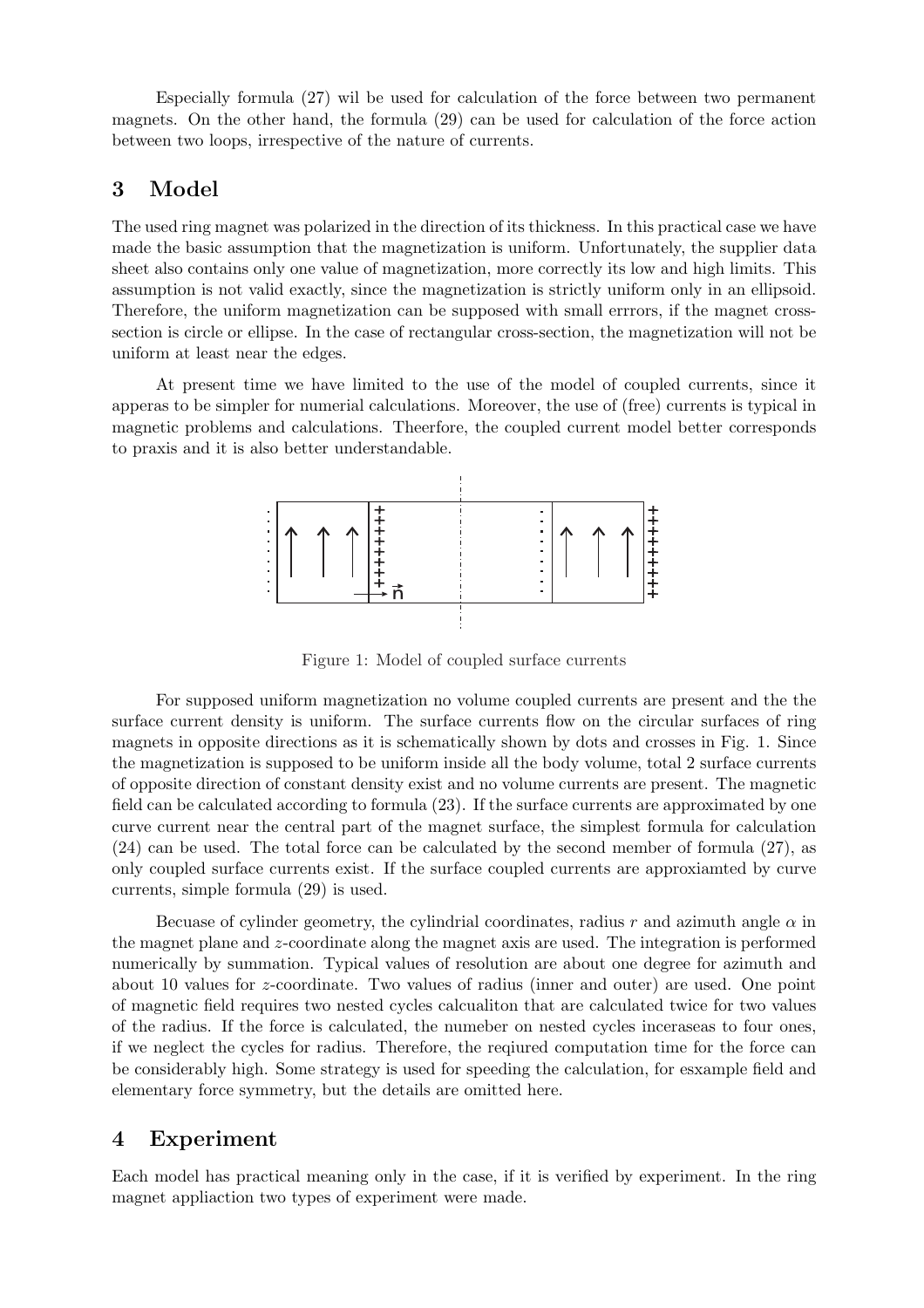- 1. Magnetic field measurement
- 2. Repuslive force measurement

Samples were permanent magnets with magnetisation of 1.2 T approximately. The magnet shape was a ring, inner diameter of 25 mm, outer diameter of 70 mm and height of 4 mm. The magnetic field was merasured on one magnet. For force measurements combinations of 1, 2 and 3 magnets accordingly oriented were used. Optimum results were obtained for 3 magnets, they will be presented here.

Both the experiments were made on fully automated apparatus. The measurement of magnetic filed consisted of a small number of points, as the Hall probe dimensions are relatively large. Therefore, instead of the strict local value, the average value of magnetic flux density was measured. Because of their small number, no direct data processing was necessary.

The repulsive force was measured both in the forward and backward motion of magnets. More than 2000 data points was automatically measured and written into computer file. Since some spred of points appeared, the immediate data processing was necessary. It consists of three procedures: sorting, averaging and curve fitting. The sorting ensured that the data course is monotonic, if eperimental errors are neglected. Then the data was grouped into about 100 groups and the average value and standard deviation were calculated for each group. The last step was the force approxiamtion  $(F_a)$  by negative powers of distance z, e.g.

$$
F_a(z) = \sum_{i=0}^{i=N} A_i z^{-i} = \sum_{i=0}^{i=N} \frac{A_i}{z^i}
$$
 (30)

Several following figures illustrate the force data processing. Approximation of raw data is in Fig. 2. Average values of 100 groups of data points and their approximation by polynom of negative powers of maximum degree of 8 are in Fig. 3. Approximating coefficients are in Fig. 4. The dominant powers are -3, -4 and -5. Relative errors for individual groups are in Fig. 5. For smal distances the relative error is acceptable, less than 10 %, however, near the end of measured interval, the error is very high, much more than 50 %.

The approximation by negative powers was made by the standard MATLAB function polyfit. Vector z of experimental z-coordinates was replaced by their reciprocal values  $zrec=1$ ./z. The graph in Fig. 2 or Fig. 3 is the output of these commands

```
\text{coef} = \text{polyfit}(F, 1./z, 8);polyval(coef,1./z);
plot(z, F);
```
The programming in MATLAB is really very simple.

## 5 Results

Basic and key results will be presented in a graphical form predominantly. We prefer the comparison of calculation with epxeriment whenever it is possible. The comparison of calculated and measured magnetic flux density for three distances from magnet surface is in Fig. 6 thru Fig. 8. The comparison with experiment was made for three distances from magnet surface: zero distance in Fig. 6, medium distance in Fig. 7 and realtively large distance in Fig. 8. Just on the surface of the magnet the agreement with experiment is not good at edges (see Fig. 60. In other points on the surafce there is a relatively good agreement. For small distance from the magnet (3 mm in Fig. 7) the agreement is good but small difference is still visible. The agreement further improves with increasing distance from magnet, for distance of 5 mm. (Fig. 8) the deviations are practically due to the experimental errors.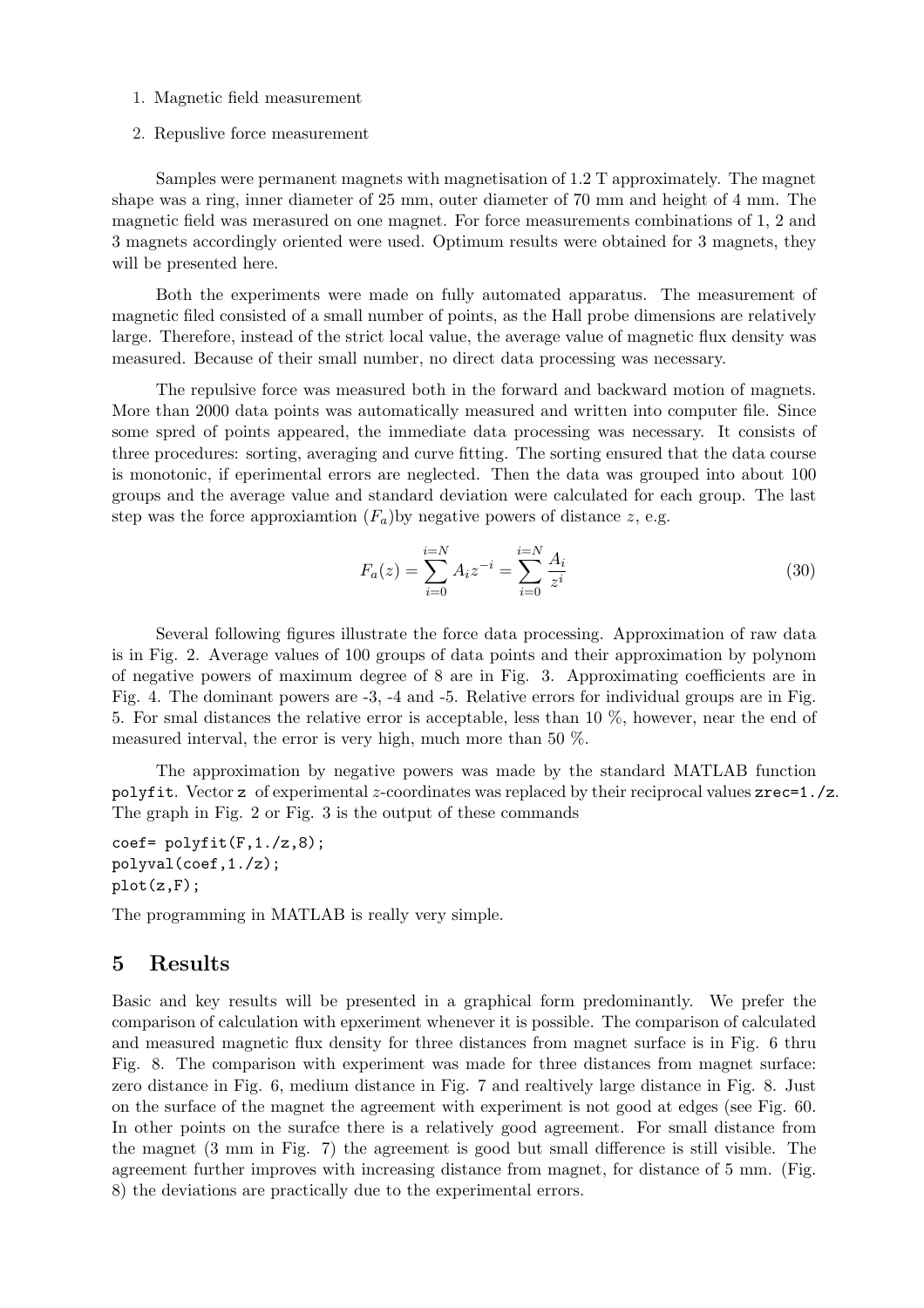

Figure 2: All measured data and their approximation

The comparison of calculeted force and its experimental measurement is in several following figures. In Fig. 9 the calculation results and averaged experiment values are compared. The agreement is relatively good. In the next Fig. 10 the calculated curve and curve approximating averaged experiment values are presented. A systemetic deviation is visible. For lower distances the calculation is above the experiment, for higher distances the calculated force is lower than the measured one. Nevertheess, the agreement between theory and experiment is again relatively good.

The force maximum and minimum values differ more than one order, therefore, the comparison on graphs with linear force scales, as those in Fig. 9 or Fig. 10 has low resolution for small force values. More information can be got from relative deviation that is defined as

$$
\delta F = 100 \frac{|F_c - F_{exp}|}{F_c} \tag{31}
$$

where  $F_c$  is the calculated force and  $F_{exp}$  is the experimantal value of force, which is either avareged point value or point on approximating curve.

The relative deviation for averaged experimental points is in Fig. 11. For high distance the deviation is very high, it is due to the experimental inaccuracy. For lower values of distace (less than about 50 mm) the deviation is between  $+20\%$  and -40 %. The relative deviation between calculetd curve and curve approximating experimental points is in Fig. 12. The deviation varies between  $+20\%$  and  $-60\%$ . However the magnetisation had to inccrease to 1.3 T (e.g. by 0.1) T) in order to shift the force graphs vertically, by about 20 %. This change can be explained by the spread of magnet parameters. The flux density measuremetrs used another sample. No repetitive measurements on the same samples and the same measurements on different samples were made.

If the magnets are perfectly centered, only axial force axists, which was presented in Fig. 9 or Fig. 10. No mechanical momentum exists. The equibrium is lable, however, any small deviation from exact centering leads to a radial force and mechanical momentum. The radial force for relatively small deviation of 0.3 mm (the outer ring diameter is 70 mm) in the direction of X-axis leads to a relatively large radial force presented by the graph in Fig. 13. This radial force leads to the mechanical momentum along Y -axis. Its values are in Fig. 14. This momentum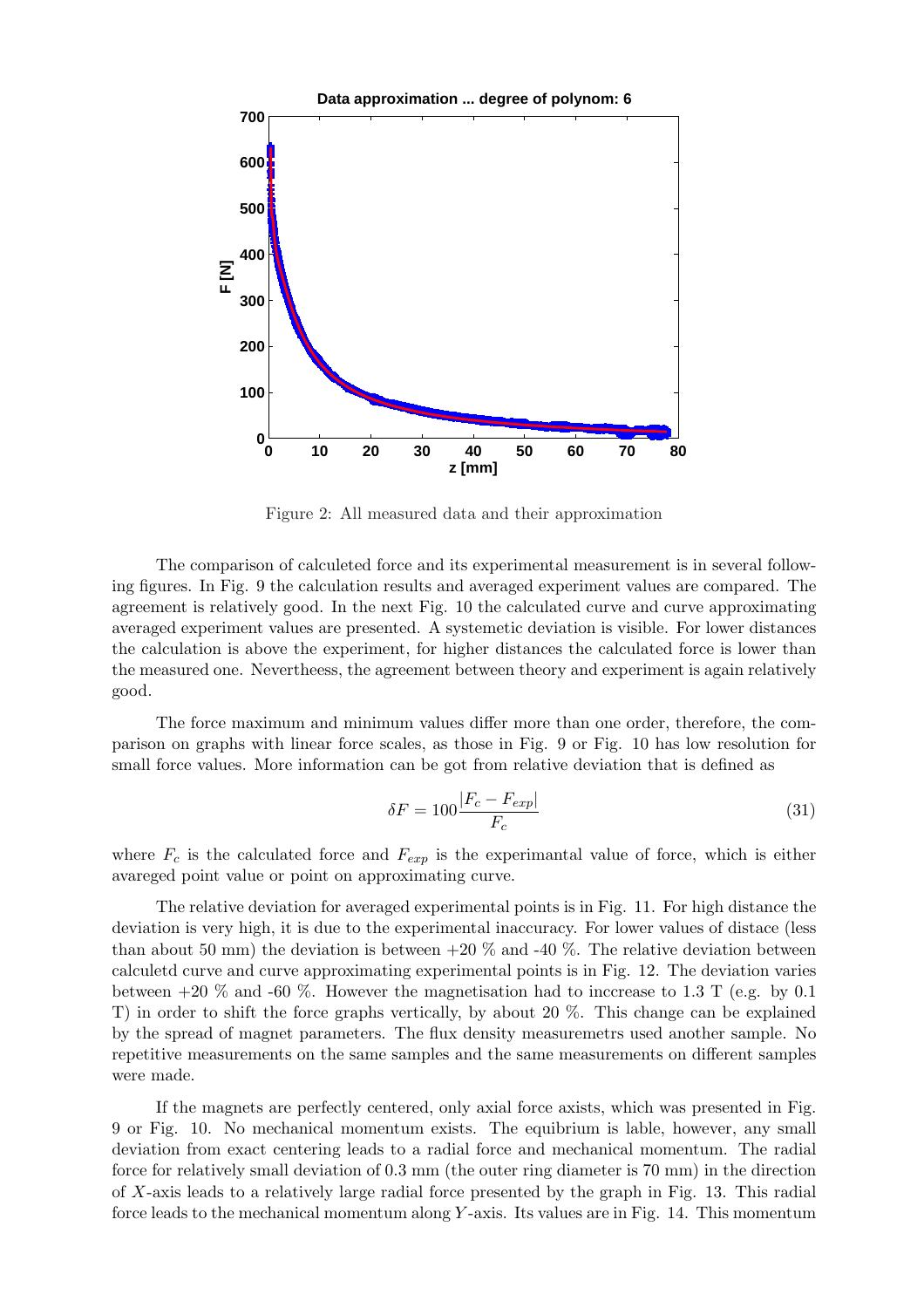

Figure 3: Average values of data and their aproximation

has tendency to rotate the magnets by  $180^{\circ}$  in order to replace repulsive force by the attractive one. The equilibrium is therefore unstable in any case. No measurements of this force were made, because of their complexity, difficulty and innacuracy.

The total coupled current is shown in the Fig. 13 and Fig. 14. The current is very high, very difficult realizable practically. It confirms the quality of the permanent magnets.

## 6 Discussion

Insted of finite method application, the simple models were used both for the field of permanent magnet calculation and for computation of repulsive force. Two different models were created. The first model is based on the elementary magnetic dipole interaction. Its base part is the computation of the field produced by the elementary magnetic dipole. The second model replaces the magnet by coupled volume and surface currents. Basic integral equations were derived for the field and force calculation for both the models.

The advantage the of dipole model is that it is better suited for programming. There is a lot of scalar vector products, see formula (19), for instance, that do not requre any cycles in MATLAB. But the numerical integration must be performed over the whole magnet volume, therefore, the force caluclation requres six nested cycles. On the other hand, any space distribution of magnetization is possible, and the computation time does not incerease at all.

The coupled current model can ensure much faster computation. However, the programming is little complicated, since there are vector products, see equation (27), for instance. If the magnetisation can be supposed as uniform, the coupled current model requires four nested cycles that shloud be performed twice, for inner and outer ring surface. For non-uniform magnetisation, the four nested cycles can remain, if the non-uniformity can be modelled by surface coupled currents. However, if coupled volume currents are necessary, six nested cycles should be used. Fortunately, coupled volume currents should usually flow only in a limited part of magnet volume.

The numerical integration was performed by MATLAB. The coupled current model was preferred from the only practical reason that the calculation is faster, as it was explained in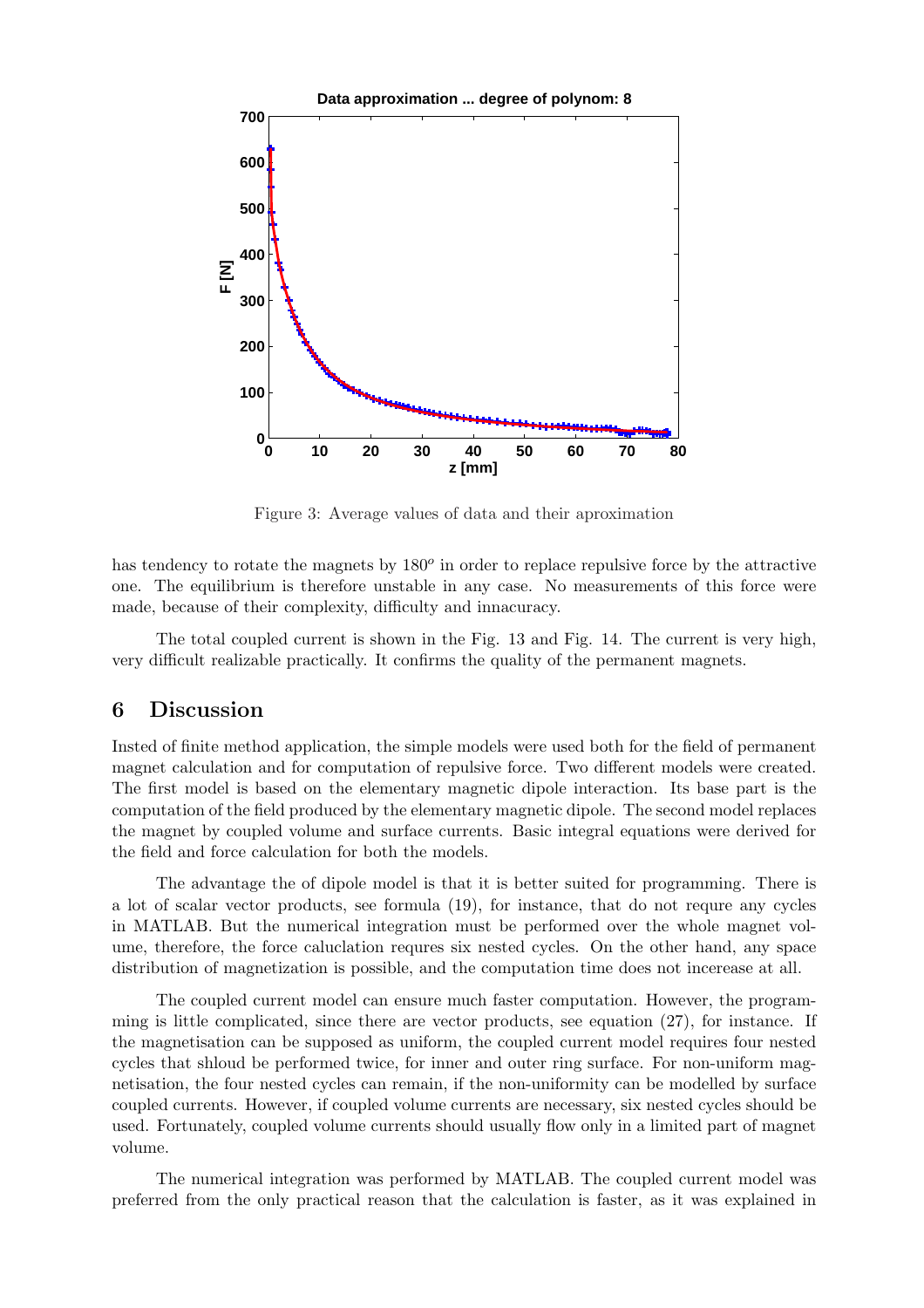

Figure 4: Approximating polynom coefficients in bar graph

previous paragraph. Several scripts of different strategy and complexity were written in order to improve the accuracy and the speed and to verify algorithms. The computation time differs from about half minute to about 15 minutes. It depends mainly on the numebr of elements used in numerical integration, further on the strategy, since the numerical integration can be performed by several ways. Results shown in previous sections were made by the simplest script.

Both the physical models and Finite Element Method (FEM) are used in magnetic computations at present time. For relatively simple structures physical models are used, for instance in Ref. [2], while for complicated systems the FEM is preferred (Example of optimisation based on FEM is in Ref. [3].). Of course, the best choice is the analytical solution. Unfortunately, our system is too complicated, to be solved analytically, either by differential equations or by integral formulae. On the other hand the system is simple enough to allow the modelling by relatively simple models. Two basic moddels (elementary magnets and coupled currents) were derived in detail.

Another general solution is FEM. The only advatage of FEM is that is can be applied to any system in principle and the application is relatively simple, since a lot of commercial systems exist. But there are serious disadvantages. Serious erros in the task definition cannot be protected by the scommertial system. The user has no check at the calcualtion phase and cannot verify it. The results are approximate and the output is in a set of points selected by FEM, their position cannot be affected by the user.

The physical model, on the other hand, is opposite to FEM in many apects. The disadvantage is that the user must create the model and find integral formulae describing it. The user alse must program the numeric integration. But the user has full check on program and calculation. The user can verify the outpus by many ways. The results are exactly in points selected by the user and their accuracy can be improved be increasing the number of elements used in numerical integration. Unfortunately, also the computation time increases rapidly, which is the unwated effect. Therefore, compromise between accuracy and time should be found.

Of course, the best case is analytical soulution. It is accurate at all the points.

As it was presented in section Results, the agreement with experiment is acceptable from the technical point of view. Extensive experiments were not performed, only informative ones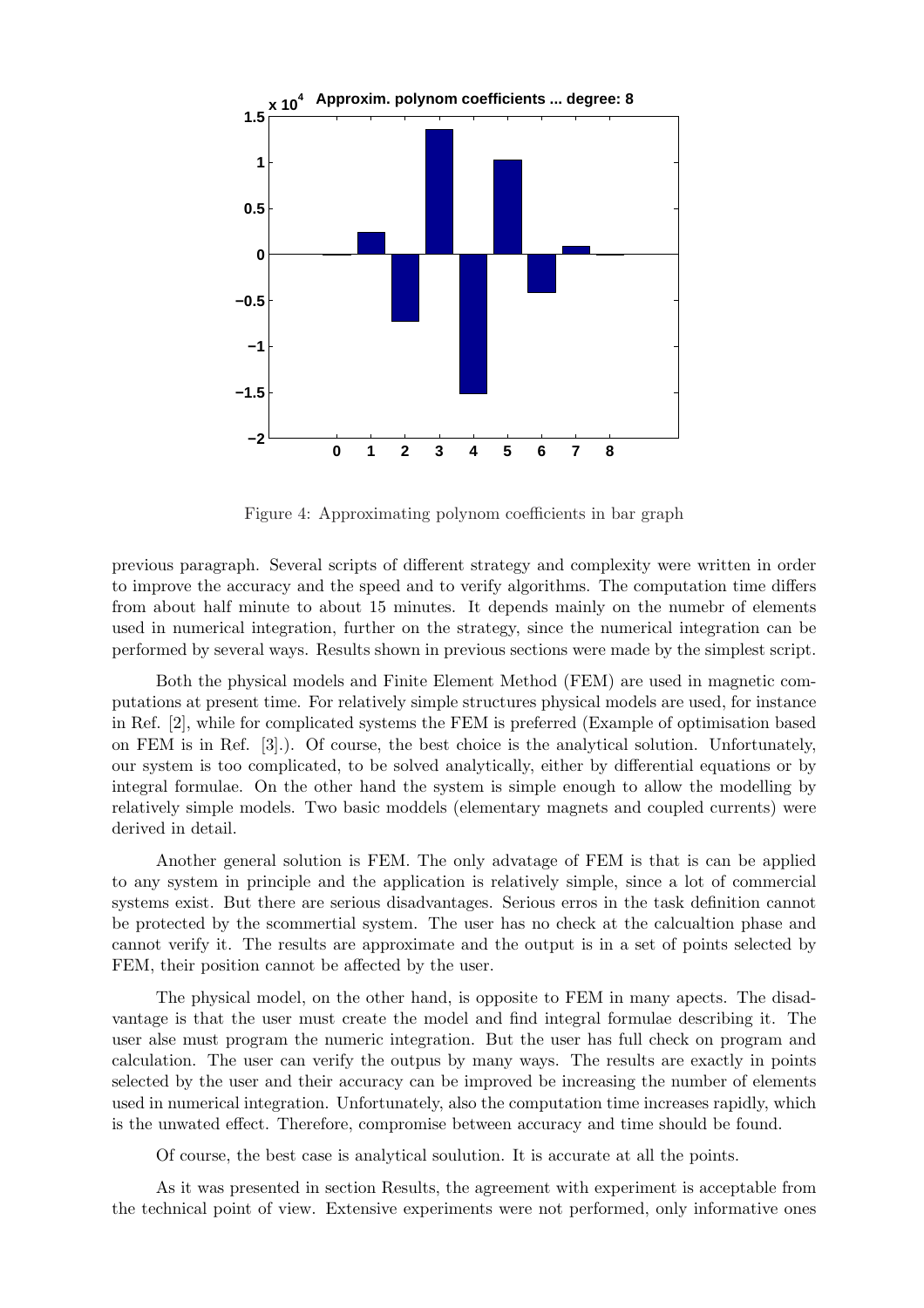

Figure 5: Relative errors for data groups

were realised, in order to verify experimentally new principle and method. No repetitive measurements were performed. Therefore, the data may contain relatively large error, it may be about 10 %. Then the calculation innacuracy is in the range of 20 % in the area of technical interest, which is fully acceptable in the system simulation. Many other important results, as radial force or momentums can be obtained. They can help in the proper system design.

Nevertheless, there is a systematic deviation between experiment and theory both in the magnetic field and repulsive force distribution. Probably, it is a consequence of the simplest used model that suppose uniform magnetization. Further model improvements require finding of relibale magnetisation distribution.

Therefore, irrespective of the used method (physical model or FEM), the key question is the correct magnetization distribution. The magnetization cannot be measured directly; the only information is from the field at the surface and near it. Unfortunately, the measuring accuracy of Hall probe is relatively low and only average values are measured. Abrupt changes as in Fig 6 cannot be measured correctly, due to the Hall probe integration effect, for instance.

In general, the correct magnetization can be found from experimental data by the method of trials and errors. Correction for magnetization, or coupled currents that are equivalent to the magnetization, can be found from the differences between experiment and model. It requires a lot of creative work. In order to make corrections in real time, a very fast numeric integration is necessary. The optimum solution is to use parallel working computers, the cluster. The present task of identical numeric integration in many points makes the cluster programming relatively simple. The task is an ideal one for distributed calculation.

## 7 Conclusions

We have shown that universal language MATLAB can be very effectively used for a special technical calculations. The advantage is a very simple programming, the only disadvantage is a little low speed of computation, if we need detailed and accurate outputs. But it can be improved by the use of parallel computing.

In the problem solution two physical models were derived and one of them (model of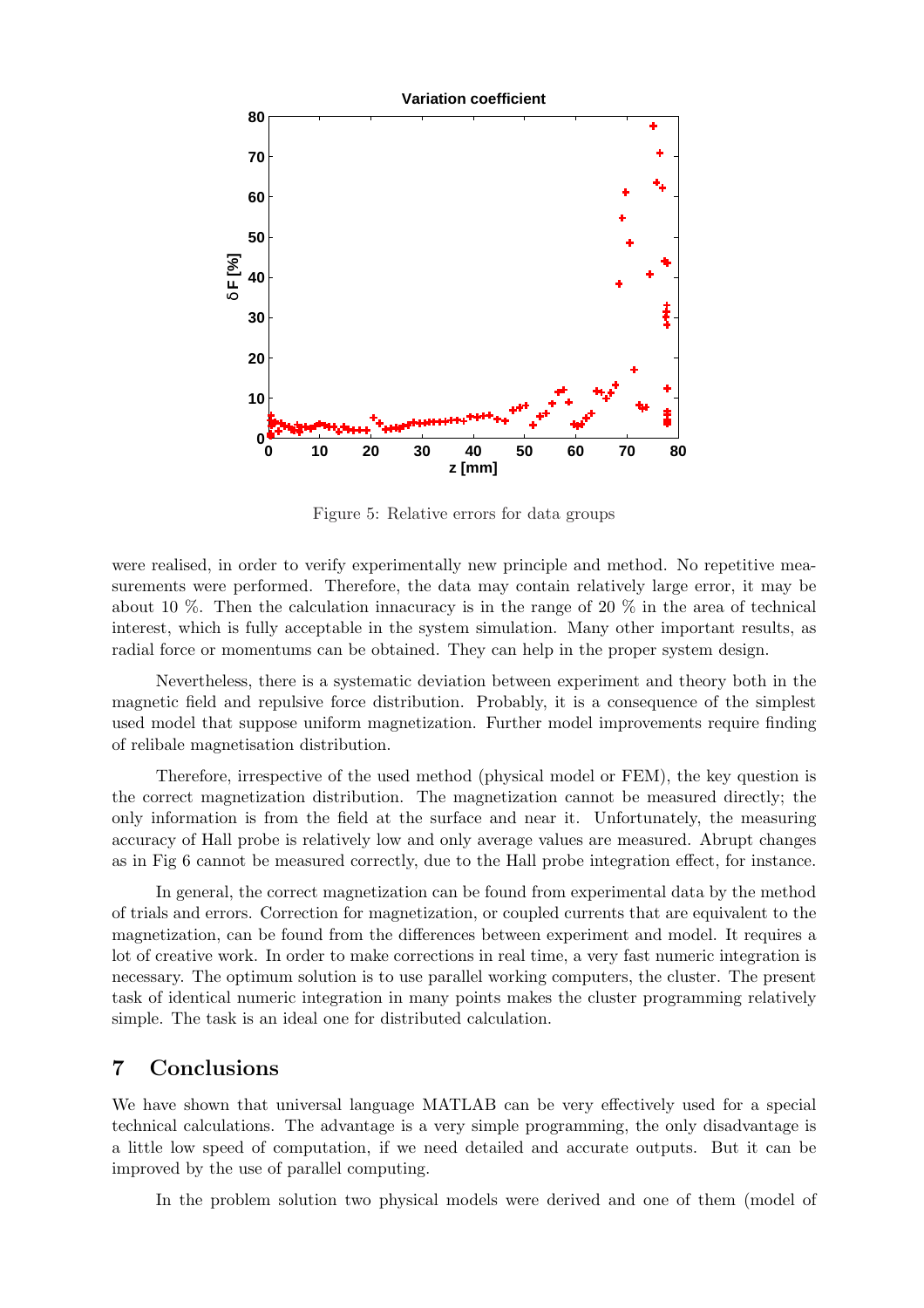

Figure 6: Comparison of calculated and measured magnetic field on the magnet surafce

coupled currents) was used for extensive calculations. The model of coupled current is probably the best model for a given arrangement. It main advantage is that the magnetic material is replaced by currents in vacuum.

Since the agreement with experiment is good, the model can predict correctly a lot of important features or real apparatus and save a lot of experimental work. Radial forces, presented in section Results, are an example of such important results that are difficult to measure. Therefore, the present system can be used in computer aided design of apparatus.

The model improvement needs to find a correct space distribution of magnetisation. Since the only solution is by the method of trials and errors, fast compotation is necessary to apply the method effectively. The distributed calculation on a cluster is necessary.

## References

- [1] B. Sedlak, I. Stoll. Electricity and Magnetism. Academia, 2002, Prague (in Czech)
- [2] M. Kosek, T. Mikolanda. Simple and Exact Modelling of the Permanent Magnet Field. ECMS 2007, 8th International Workshop on Elecronics, Control, Modelling, Measurementd and Signals, May 21-23, 2007, Liberec, Czech Republic, p. 30
- [3] Q. L. Peng, S. M. McCurry, and J. M. D. Coley. Axial Magnetic field prouduced by axially and radially magnetized rings. J. of Magnetism and Magnetic Materials, vol. 268, 2004, pp. 165-169.
- [4] A. Kruusing. Optimising magnetization orientation of permanent magnets for maximal gradient force. J. of Magnetism and Magnetic Materials, vol. 248, 2001, pp. 545-555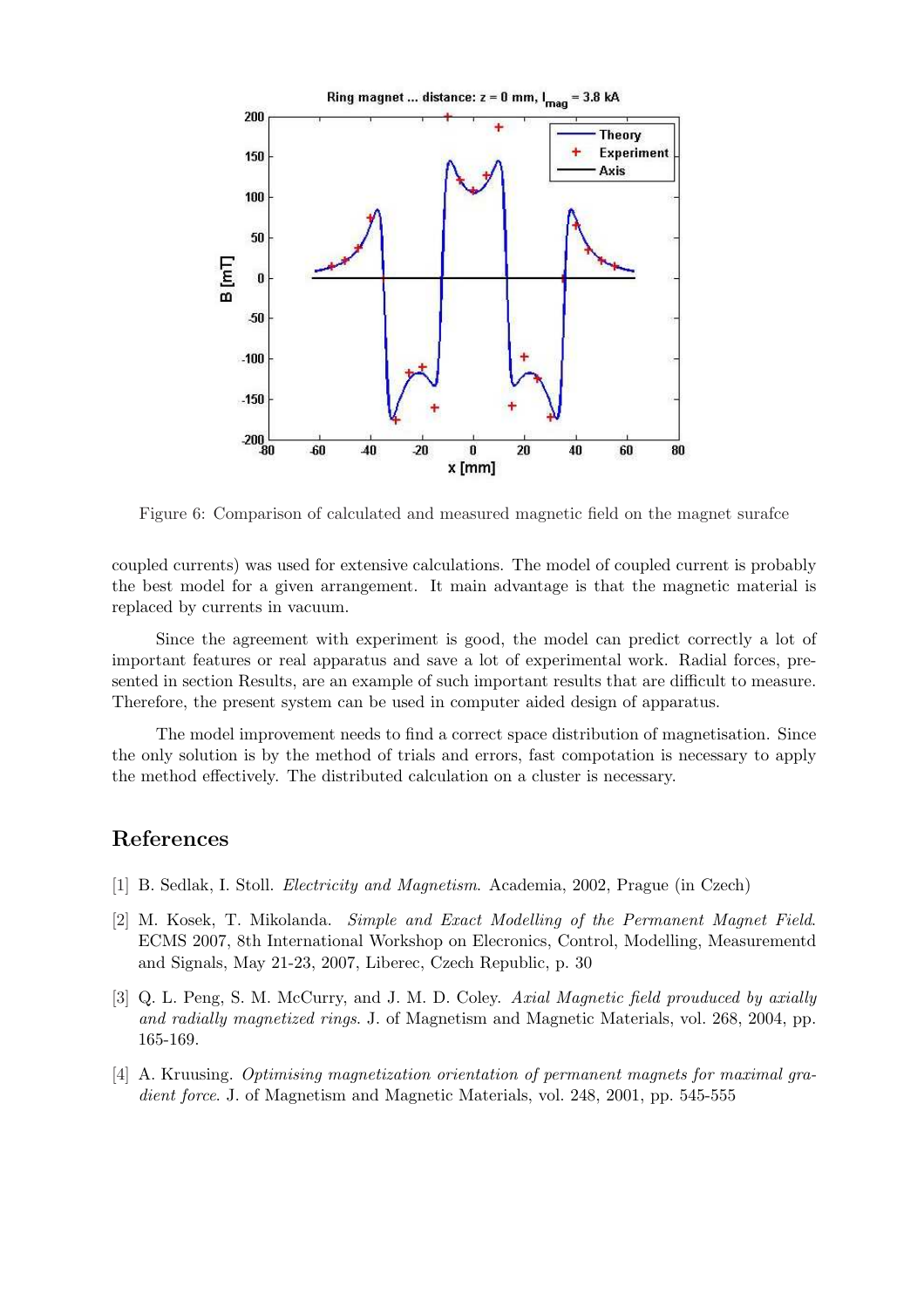

Figure 7: Comparison of calculated and measured magnetic field at distance of 3 mm from magnet

Prof. RNDr. Ing. M. Kosek, CSc Department of Mechatronics and Applied Informatics Technical University of Liberec Halkova 6, 46117 Liberec 1, Czech Republic email: miloslav.kosek@tul.cz

Ing. T. Mikolanda Department of Mechatronics and Applied Informatics Technical University of Liberec Halkova 6, 46117 Liberec 1, Czech Republic email: tomas.mikolanda@tul.cz

Prof. Ing. A. Richter, CSc Department of Mechatronics and Applied Informatics Technical University of Liberec Halkova 6, 46117 Liberec 1, Czech Republic email: ales.richter@tul.cz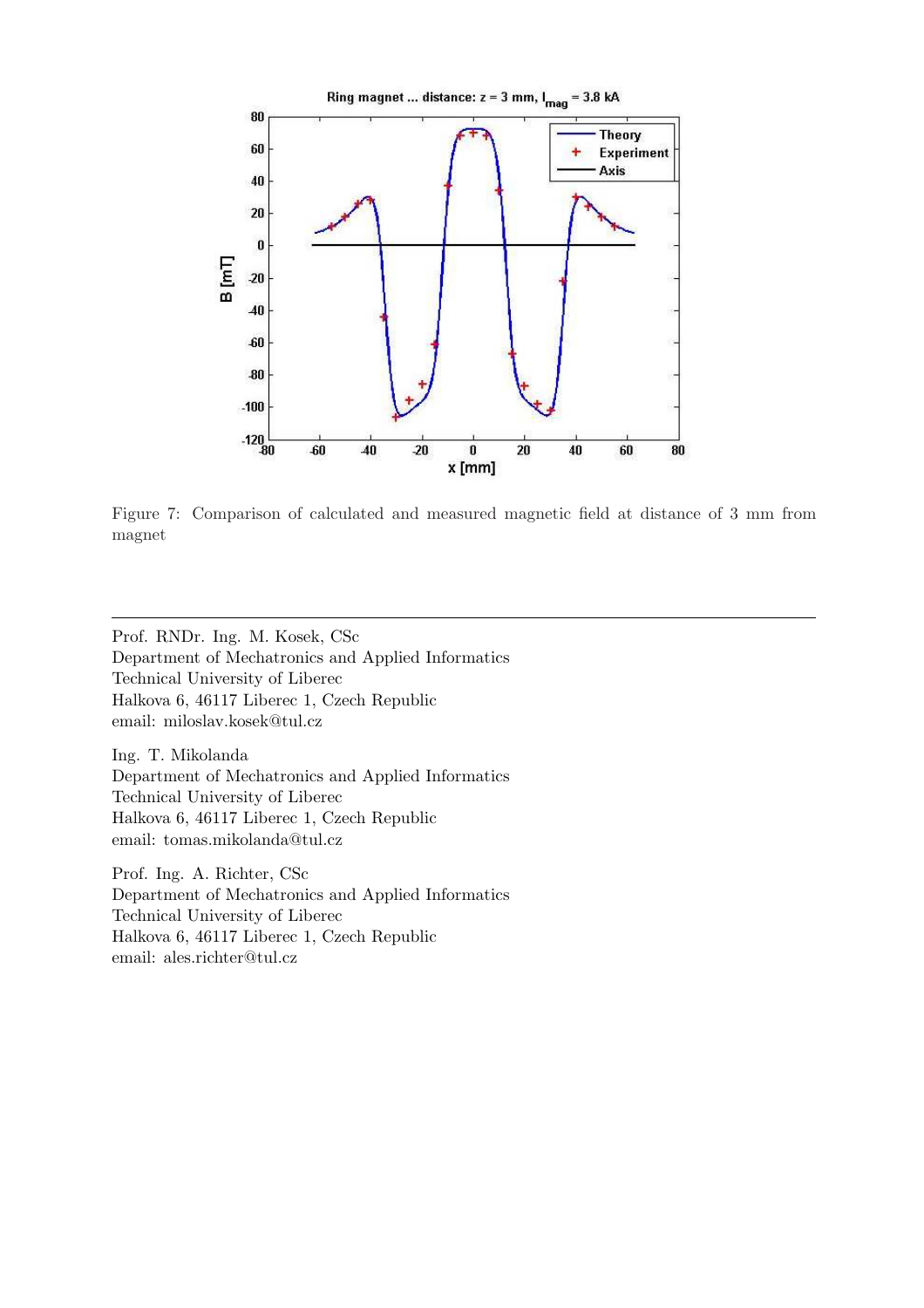

Figure 8: Comparison of calculated and measured magnetic field at distance of 5 mm from magnet



Figure 9: Comparison of calculated force and the averaged experimental data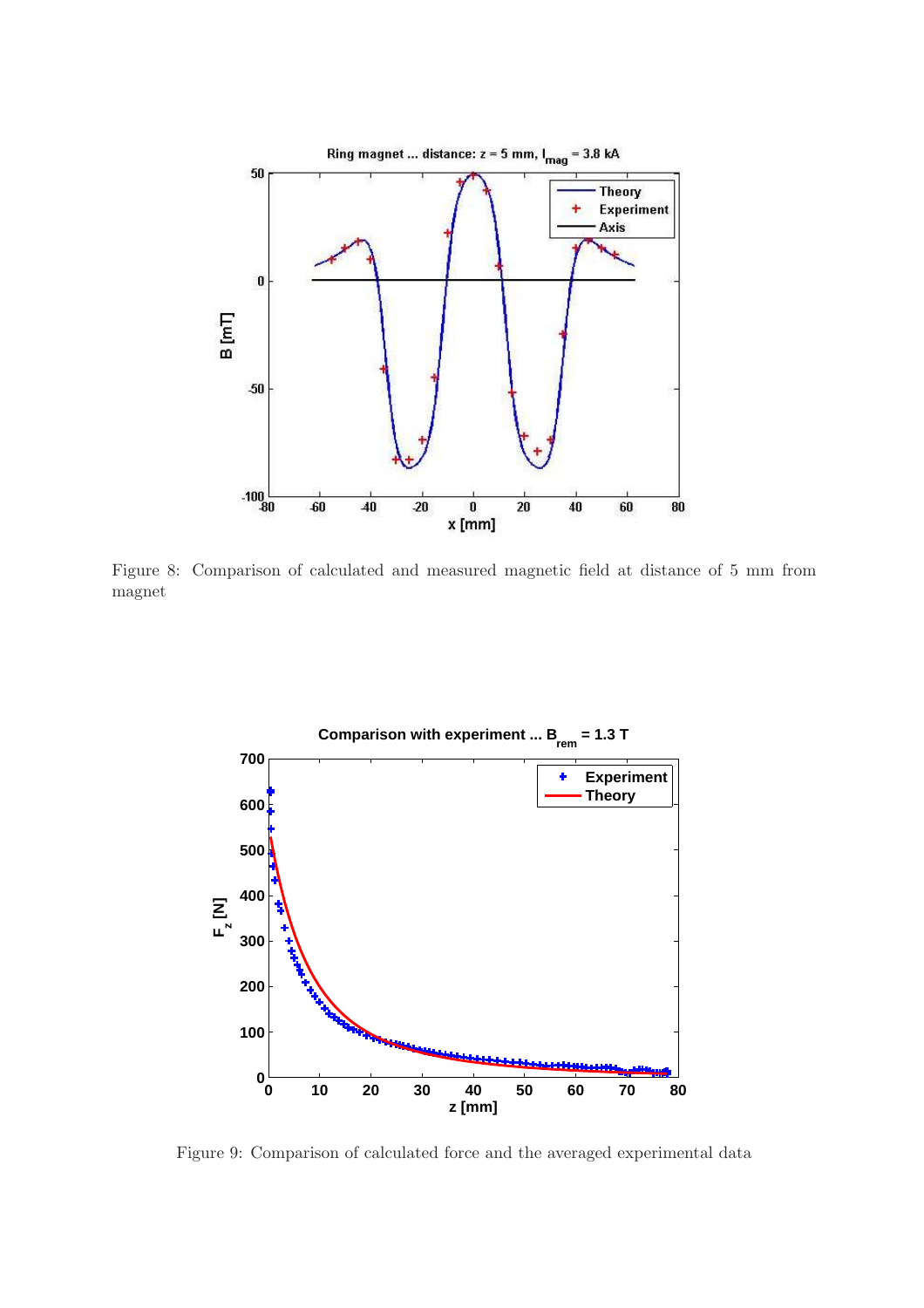

Figure 10: Comparison of calculated force with curve aprroximating experimental data



Figure 11: Relative deviation from calculation for averaged points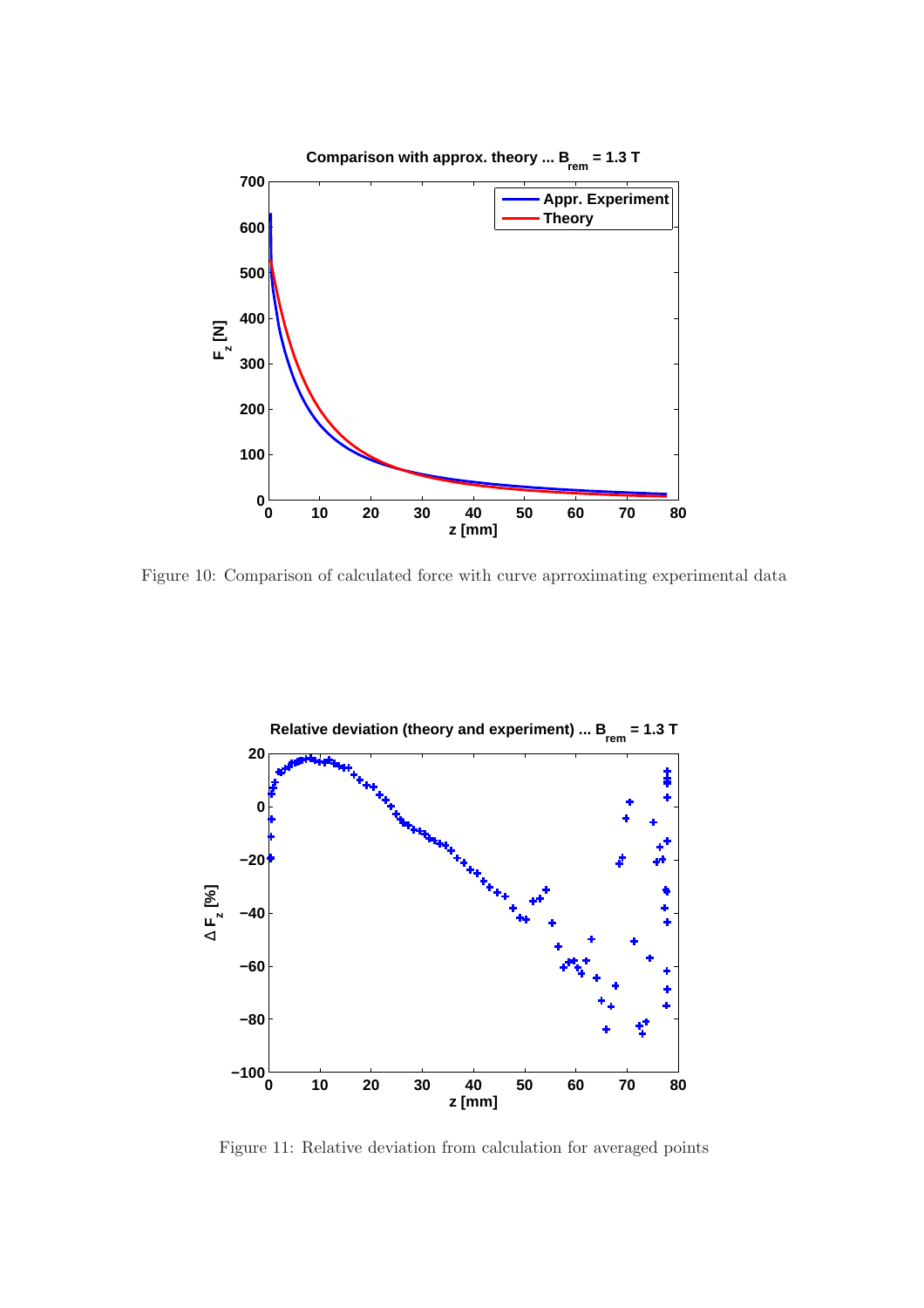

Figure 12: Relative deviation of calculated curve and the one approximated experimental data



Figure 13: Radial force for incorrect centering of 0.3 mm